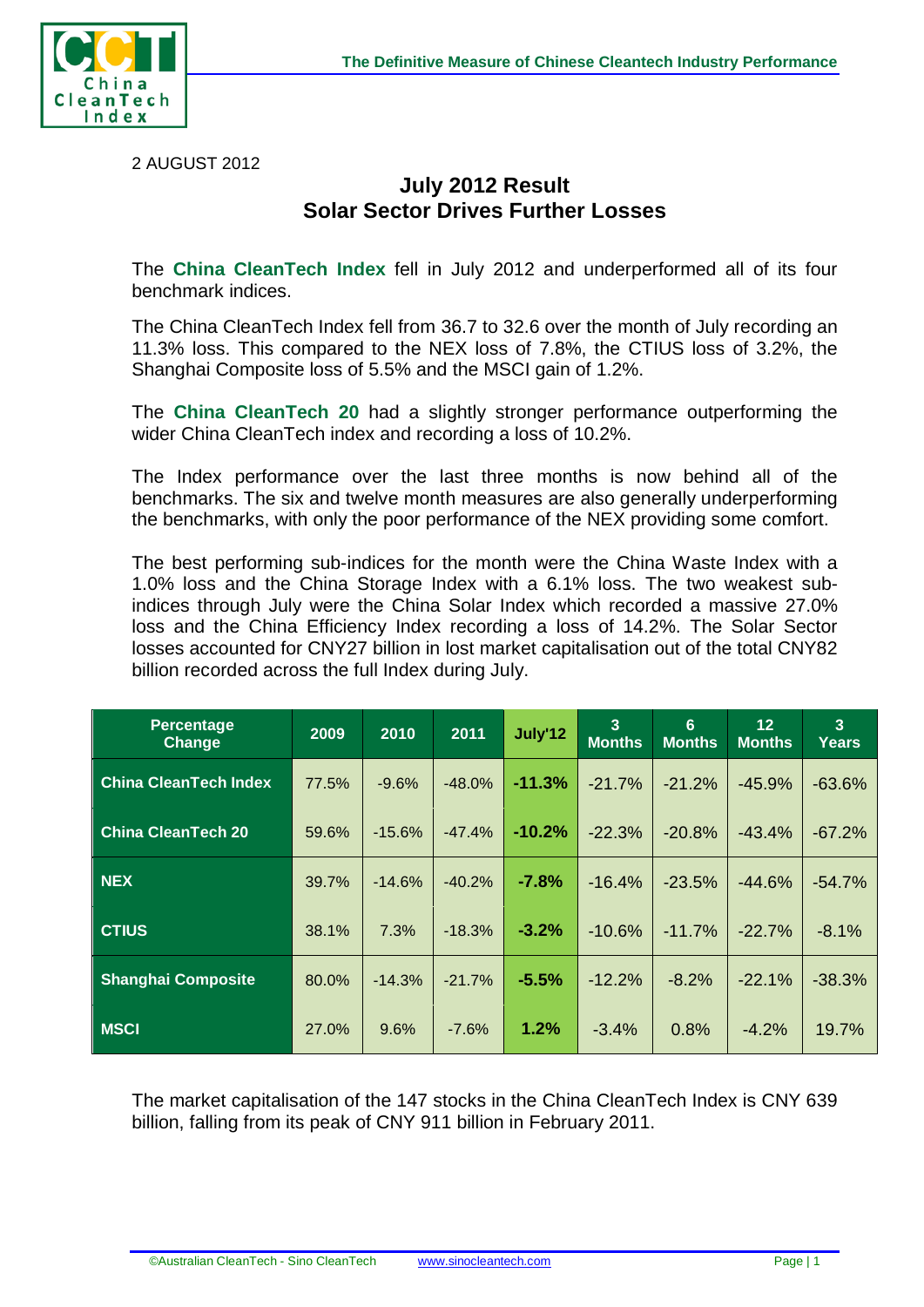

The month's performance was driven by poor results from many companies with nine companies having share price losses of greater than 30%, led by a 58% loss for Shanghai Chaori Solar Energy Science. Seven of these nine companies were in the China Solar Index.

These were partially offset by gains from other companies with eight companies having gains of more than 5%, lead by the 20% gain for the China Ming Yang Wind Power Group. These best and worst performers are shown in the table below.

| <b>July 2012</b>                     |                                           |  |  |  |  |  |
|--------------------------------------|-------------------------------------------|--|--|--|--|--|
| <b>Best Performers</b>               | <b>Worst Performers</b>                   |  |  |  |  |  |
| <b>Share Price Gain &gt; 5%</b>      | <b>Share Price Loss &gt; 30%</b>          |  |  |  |  |  |
| Jiangxi Lianchuang Optoelec.Sc&Tech. | China Solar & Clean Energy Solns., Inc.   |  |  |  |  |  |
| Shenzen Das Intellitech Co., Ltd.    | <b>GCL-Poly Energy Holdings</b>           |  |  |  |  |  |
| Dago New Energy Corp.                | JinkoSolar Holding Co., Ltd.              |  |  |  |  |  |
| Chaowei Power Holdings Limited       | Shanghai Chaori Solar Energy Science      |  |  |  |  |  |
| Tianneng Power International Limited | <b>Suntech Power Holdings</b>             |  |  |  |  |  |
| Novarise Renewable Resources Ltd     | Yingli Green Energy                       |  |  |  |  |  |
| China Hydroelectric Corporation      | Zhejiang Sunflower Light Energy Science & |  |  |  |  |  |
| China Ming Yang Wind Power Group Ltd | <b>Technology Limited</b>                 |  |  |  |  |  |
|                                      | <b>China BAK Battery</b>                  |  |  |  |  |  |
|                                      | A-Power Energy Generation Systems Ltd     |  |  |  |  |  |

The China Cleantech Index is published each month on the Sino CleanTech website at [www.sinocleantech.com](http://www.sinocleantech.com/) and in Top Capital magazine [\(www.topcapital.com.cn\)](http://www.topcapital.com.cn/) in China.

Monthly results can be emailed directly to interested parties by signing up to the distribution list at [http://www.sinocleantech.com/e/cleantech\\_index.html.](http://www.sinocleantech.com/e/cleantech_index.html)

## **FURTHER INFORMATION:**

John O'Brien Managing Director, Sino CleanTech Ph: +61 419 826 372 [john.obrien@auscleantech.com.au](mailto:john.obrien@auscleantech.com.au)

Katie Xiong Manager, Sino CleanTech Australia: +61 411 638 603 China: +86 137608 85298 [katie.xiong@auscleantech.com.au](mailto:katie.xiong@auscleantech.com.au)